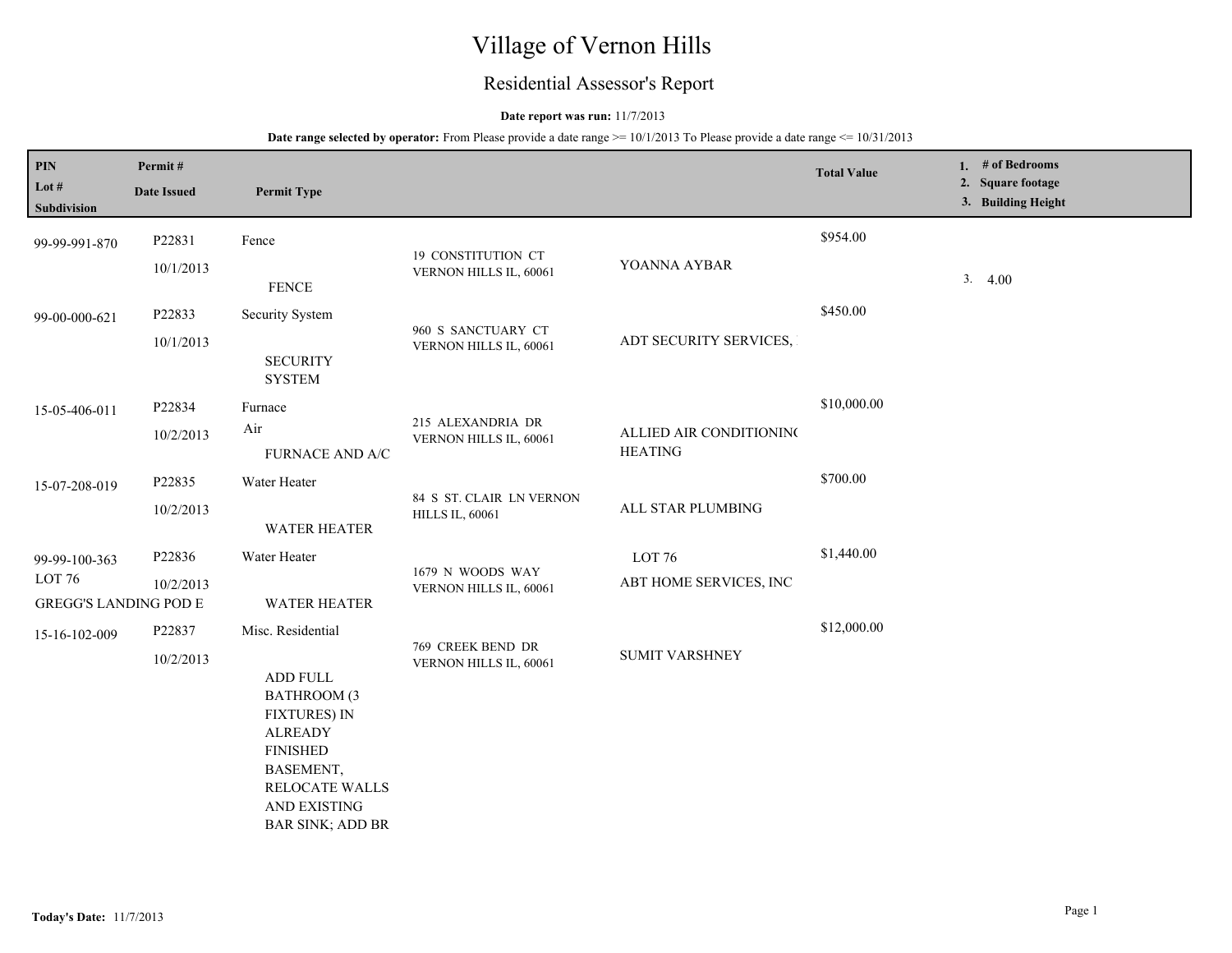| PIN<br>Lot #<br><b>Subdivision</b> | Permit#<br><b>Date Issued</b> | <b>Permit Type</b>                                                  |                                                    |                                        | <b>Total Value</b> | 1. $#$ of Bedrooms<br>2. Square footage<br>3. Building Height |
|------------------------------------|-------------------------------|---------------------------------------------------------------------|----------------------------------------------------|----------------------------------------|--------------------|---------------------------------------------------------------|
| 15-07-208-011                      | P22838<br>10/2/2013           | Driveway/Slab<br>Sidewalk<br><b>DRIVEWAY AND</b><br><b>SIDEWALK</b> | 1123 ST. CLAIR LN VERNON<br><b>HILLS IL, 60061</b> | PREMIER PAVING INC                     | \$4,500.00         |                                                               |
| 11-32-401-016                      | P22840<br>10/2/2013           | Fence<br><b>FENCE</b>                                               | 1103 EMERSON PL VERNON<br><b>HILLS IL, 60061</b>   | <b>LEONID MAHLIS</b>                   | \$1,300.00         | 3.<br>6.00                                                    |
| 15-08-107-035                      | P22841<br>10/2/2013           | Re-Roofing<br><b>REROOF</b>                                         | 307 CHERRY VALLEY RD<br>VERNON HILLS IL, 60061     | AAA BETTER ROOF INC<br>(UNLTD)         | \$3,000.00         |                                                               |
| 99-99-993-642                      | P22843<br>10/3/2013           | Driveway/Slab<br><b>DRIVEWAYS:</b><br>331-335 JEFFERSON             | 331 W JEFFERSON CT<br>VERNON HILLS IL, 60061       | DU BOIS PAVING CO                      | \$4,648.00         |                                                               |
| 99-99-996-636                      | P22844<br>10/3/2013           | Re-Roofing<br><b>REROOF</b>                                         | 243 E LASALLE ST VERNON<br><b>HILLS IL, 60061</b>  | TOTAL CONSTRUCTION<br>CONCEPTS (UNLTD) | \$10,635.00        |                                                               |
| 99-99-993-523                      | P22845<br>10/3/2013           | Driveway/Slab<br><b>DRIVEWAYS:</b><br>321-325 JEFFERSON             | 321 W JEFFERSON CT<br>VERNON HILLS IL, 60061       | DU BOIS PAVING CO                      | \$4,618.00         |                                                               |
| 99-99-993-436                      | P22846<br>10/3/2013           | Driveway/Slab<br><b>DRIVEWAYS:</b><br>315-319 JEFFERSON             | 315 W JEFFERSON CT<br>VERNON HILLS IL, 60061       | DU BOIS PAVING CO                      | \$3,320.00         |                                                               |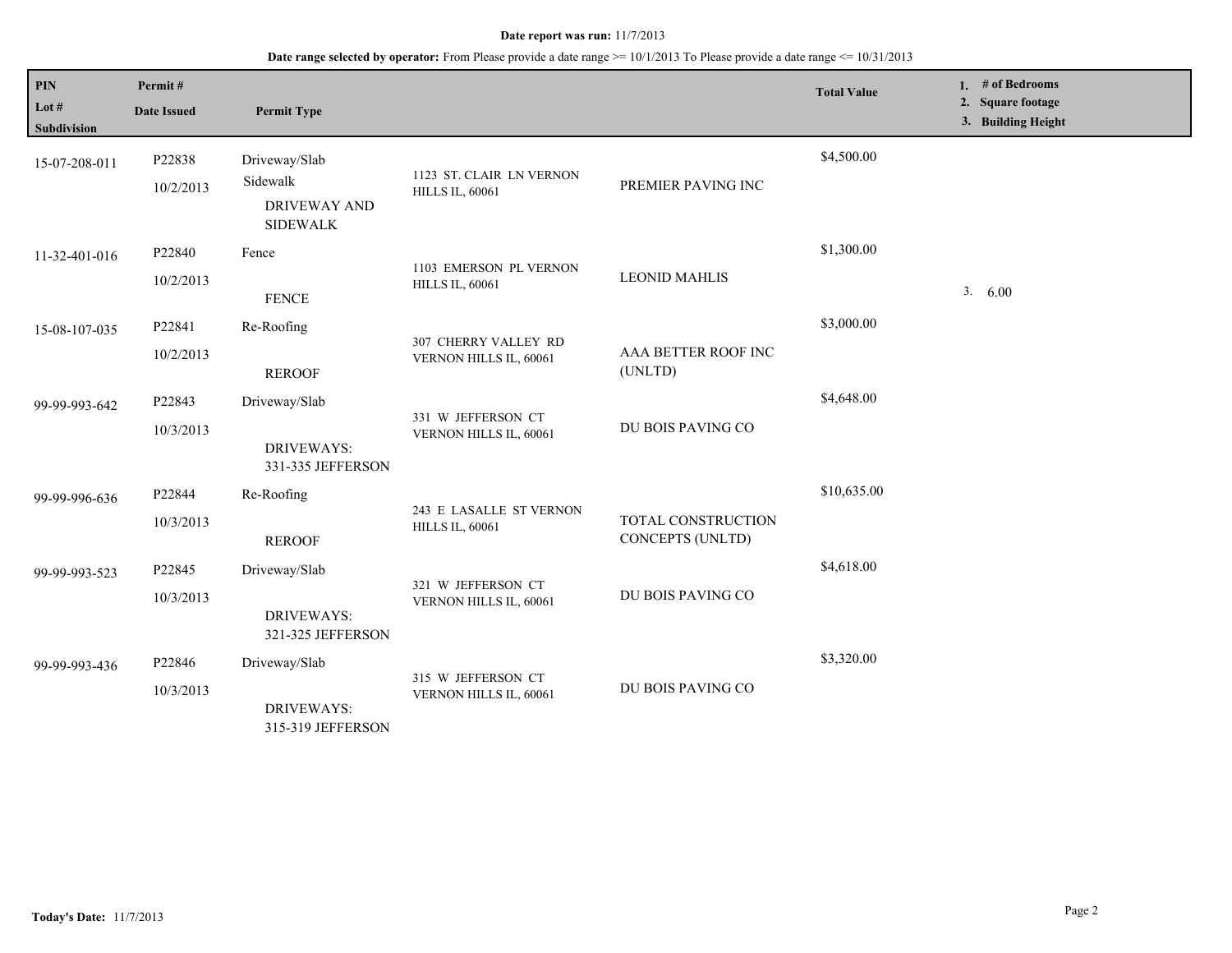| PIN                  | Permit#             |                                                                                                                                                                                    |                                                                         |                                  | <b>Total Value</b> | 1. # of Bedrooms                        |
|----------------------|---------------------|------------------------------------------------------------------------------------------------------------------------------------------------------------------------------------|-------------------------------------------------------------------------|----------------------------------|--------------------|-----------------------------------------|
| Lot #<br>Subdivision | <b>Date Issued</b>  | <b>Permit Type</b>                                                                                                                                                                 |                                                                         |                                  |                    | 2. Square footage<br>3. Building Height |
| 99-99-100-652        | P22847<br>10/3/2013 | Private Sidewalk<br>Misc. Res.<br>PatiQuISC SECTIONS OF<br>SIDEWALKS,<br>STOOPS, MAILBOX<br>PADS, PATIO,<br>4' LINEAR CURB<br>ON WASHINGTON,<br>ADAMS, MONROE,<br><b>JEFFERSON</b> | NEW CENTURY TOWN TOV<br>0 NEW CENTURY TOWN #2<br>VERNON HILLS IL, 60061 | DU BOIS PAVING CO                | \$14,885.00        |                                         |
| 11-32-201-027        | P22848<br>10/3/2013 | Re-Roofing<br><b>RE-ROOFING</b>                                                                                                                                                    | 106 DICKINSON CT VERNON<br><b>HILLS IL, 60061</b>                       | SENTRY RESTORATIONS, II<br>(LTD) | \$9,718.00         |                                         |
| 11-32-201-027        | P22849<br>10/3/2013 | Siding/Soffit/Fascia<br>$\operatorname{SIDING}$                                                                                                                                    | 106 DICKINSON CT VERNON<br><b>HILLS IL, 60061</b>                       | SENTRY RESTORATIONS, II<br>(LTD) | \$5,227.00         |                                         |
| 11-32-201-033        | P22850<br>10/3/2013 | Siding/Soffit/Fascia<br><b>SIDING</b>                                                                                                                                              | 107 DICKINSON CT VERNON<br><b>HILLS IL, 60061</b>                       | SENTRY RESTORATIONS, II<br>(LTD) | \$7,103.00         |                                         |
| 11-32-201-033        | P22851<br>10/3/2013 | Re-Roofing<br><b>REROOF</b>                                                                                                                                                        | 107 DICKINSON CT VERNON<br><b>HILLS IL, 60061</b>                       | SENTRY RESTORATIONS, II<br>(LTD) | \$5,429.00         |                                         |
| 15-05-427-003        | P22852<br>10/3/2013 | Re-Roofing<br><b>REROOF</b>                                                                                                                                                        | 302 APOLLO CT VERNON<br><b>HILLS IL, 60061</b>                          | SENTRY RESTORATIONS, II<br>(LTD) | \$6,612.00         |                                         |
| 15-05-427-003        | P22853<br>10/3/2013 | Siding/Soffit/Fascia<br><b>SIDING</b>                                                                                                                                              | 302 APOLLO CT VERNON<br><b>HILLS IL, 60061</b>                          | SENTRY RESTORATIONS, II<br>(LTD) | \$10,894.00        |                                         |
| 15-08-204-020        | P22854<br>10/4/2013 | Siding/Soffit/Fascia<br><b>SIDING</b>                                                                                                                                              | 73 MONTEREY DR VERNON<br><b>HILLS IL, 60061</b>                         | <b>ING EXTERIOR</b>              | \$13,800.00        |                                         |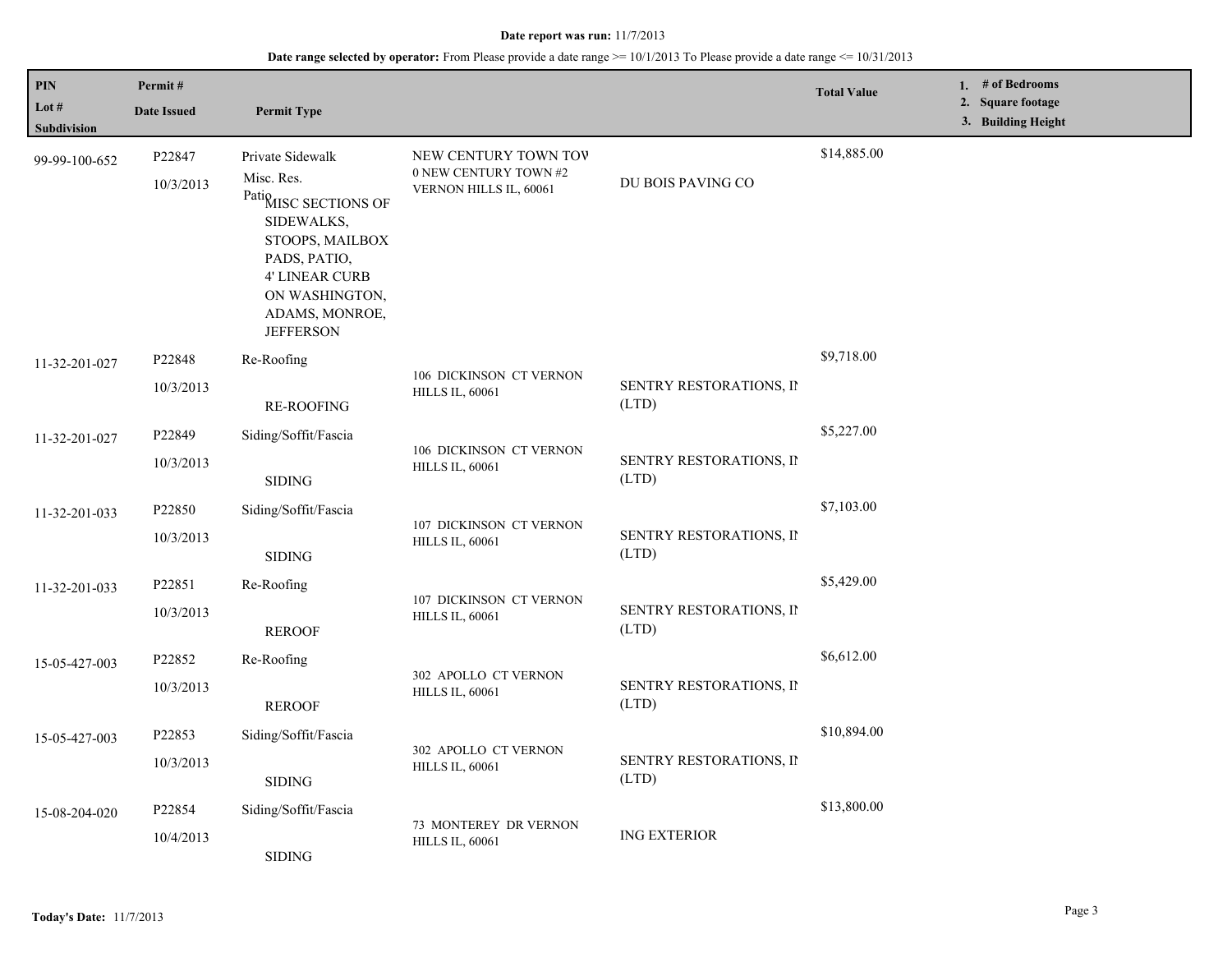| $\mathbf{PIN}$<br>Lot #<br><b>Subdivision</b>           | Permit#<br><b>Date Issued</b> | <b>Permit Type</b>                                                                                                                                                             |                                                   |                                | <b>Total Value</b> | 1. $#$ of Bedrooms<br>2. Square footage<br>3. Building Height |
|---------------------------------------------------------|-------------------------------|--------------------------------------------------------------------------------------------------------------------------------------------------------------------------------|---------------------------------------------------|--------------------------------|--------------------|---------------------------------------------------------------|
| 99-00-000-005                                           | P22858<br>10/4/2013           | Siding/Soffit/Fascia<br><b>SIDING</b>                                                                                                                                          | 104 TELEVISTA CT VERNON<br><b>HILLS IL, 60061</b> | ALOHA CONSTRUCTION IN          | \$6,700.00         |                                                               |
| 15-04-302-021                                           | P22861<br>10/7/2013           | Private Sidewalk<br>SIDEWALK AND<br><b>STOOP</b>                                                                                                                               | 305 AMHERST CT VERNON<br><b>HILLS IL, 60061</b>   | NW CONCRETE & SEALCOA          | \$2,000.00         |                                                               |
| 15-04-303-065                                           | P22862<br>10/7/2013           | Patio<br>Driveway<br>Sidewalk <sub>O</sub> ,<br>DRIVEWAY,<br><b>SIDEWALKS</b>                                                                                                  | 102 BIRMINGHAM PL<br>VERNON HILLS IL, 60061       | <b>ERNIE'S CONCRETE</b>        | \$5,900.00         |                                                               |
| 99-99-994-760                                           | P22863<br>10/7/2013           | Private Sidewalk<br><b>WALKWAY AND</b><br><b>STOOP</b>                                                                                                                         | 553 W QUAKER RIDGE CT<br>VERNON HILLS IL, 60061   | POUL'S LANDSCAPING             | \$3,500.00         |                                                               |
| 15-05-427-004                                           | P22864<br>10/7/2013           | Siding/Soffit/Fascia<br><b>SIDING</b>                                                                                                                                          | 304 APOLLO CT VERNON<br><b>HILLS IL, 60061</b>    | <b>SENTRY ROOFING</b>          | \$13,429.00        |                                                               |
| 99-99-999-772<br><b>BLDG 1-4</b><br><b>GREGGS POD G</b> | P22865<br>10/8/2013           | Misc. Residential<br><b>REMOVE 3' OF</b><br><b>PARTITION</b><br>FRAMING,<br><b>RELOCATE 2"</b><br><b>WASTE LINE</b><br>AND RELOCATE<br><b>UNDERGROUND</b><br>3/4" CONDUIT LINE | 388 BAY TREE CIR VERNON<br><b>HILLS IL, 60061</b> | BLDG 1-<br>WANLAND DEVELOPMENT | \$450.00           |                                                               |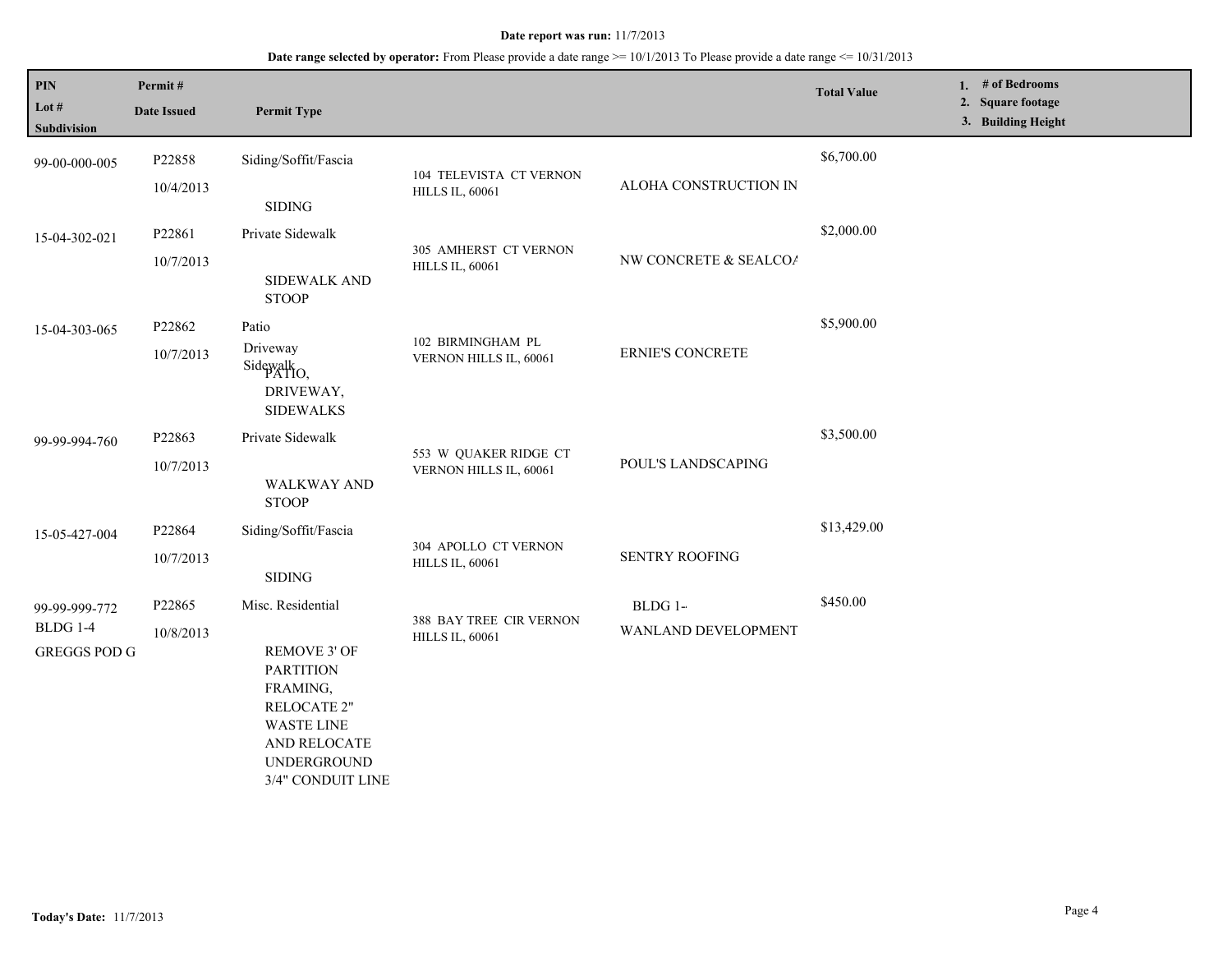| <b>PIN</b><br>Lot $#$<br>Subdivision | Permit#<br><b>Date Issued</b> | <b>Permit Type</b>                                                                 |                                                    |                                              | <b>Total Value</b> | 1. # of Bedrooms<br>2. Square footage<br>3. Building Height |
|--------------------------------------|-------------------------------|------------------------------------------------------------------------------------|----------------------------------------------------|----------------------------------------------|--------------------|-------------------------------------------------------------|
| 99-99-991-696                        | P22867<br>10/8/2013           | 1&2 Family Addition<br>FIRST FLOOR<br>ADDITION:<br><b>EXPAND KITCHEN</b>           | 1696 N CYPRESS POINTE DR<br>VERNON HILLS IL, 60061 | RAJEEV VASUDEVA                              | \$50,000.00        |                                                             |
| 99-99-996-660                        | P22868<br>10/8/2013           | Re-Roofing<br><b>REROOF</b>                                                        | 384 E LASALLE ST VERNON<br><b>HILLS IL, 60061</b>  | LINDHOLM ROOFING (UNL'                       | \$8,500.00         |                                                             |
| 15-08-202-048                        | P22870<br>10/8/2013           | Air Conditioning<br><b>RELOCATE</b><br><b>EXISTING</b><br><b>CONDENSOR</b><br>ONLY | 153 MIDWAY LN VERNON<br><b>HILLS IL, 60061</b>     | <b>MATTHEW SMERGE</b>                        | \$650.00           |                                                             |
| 15-05-403-008                        | P22873<br>10/8/2013           | Fence<br><b>FENCE</b>                                                              | 302 ARDMORE CT VERNON<br><b>HILLS IL, 60061</b>    | ADVANCE FENCE                                | \$3,600.00         | 3.4.00                                                      |
| 99-99-993-589                        | P22880<br>10/10/2013          | Patio<br>PATIO NEXT TO<br><b>DRIVEWAY FOR</b><br><b>BASKETBALL</b><br><b>COURT</b> | 327 E LASALLE ST VERNON<br><b>HILLS IL, 60061</b>  | <b>JONATHAN YUTER</b>                        | \$4,500.00         |                                                             |
| 15-08-108-077                        | P22881<br>10/10/2013          | Re-Roofing<br><b>REROOF</b>                                                        | 342 S RICHARD CT VERNON<br><b>HILLS IL, 60061</b>  | PRESIDENTIAL CONSTRUC'<br>& ROOFING, (UNLTD) | \$4,200.00         |                                                             |
| 99-99-994-993                        | P22882<br>10/10/2013          | Fence<br><b>FENCE</b>                                                              | 646 S ONTARIO ST VERNON<br><b>HILLS IL, 60061</b>  | <b>GUSTAVO RODRIGUEZ</b>                     | \$2,500.00         | 3.4.00                                                      |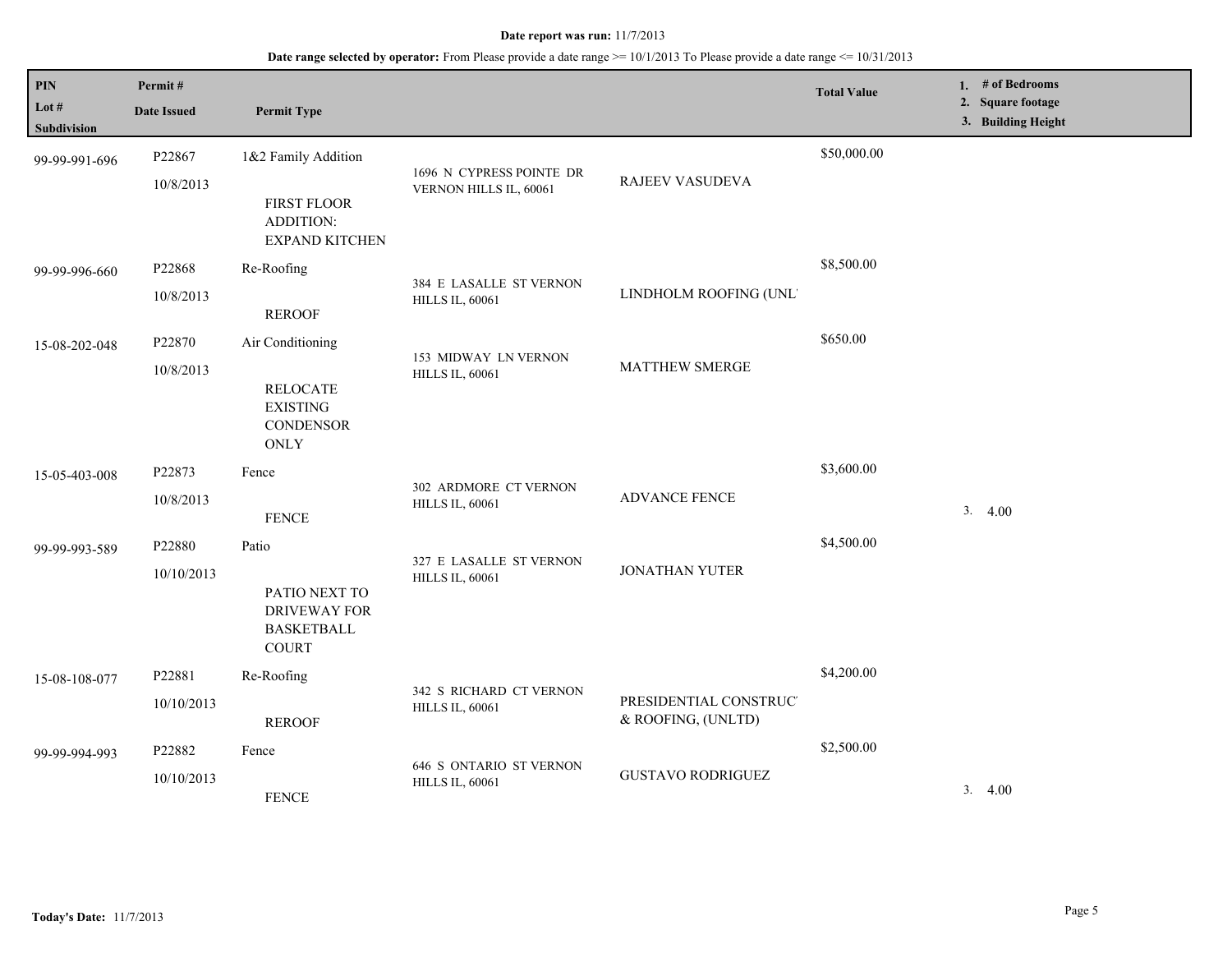| $\mathbf{PIN}$<br>Lot $#$<br>Subdivision | Permit#<br><b>Date Issued</b> | <b>Permit Type</b>                                                                                                                |                                              |                   | <b>Total Value</b> | 1. # of Bedrooms<br>2. Square footage<br>3. Building Height |
|------------------------------------------|-------------------------------|-----------------------------------------------------------------------------------------------------------------------------------|----------------------------------------------|-------------------|--------------------|-------------------------------------------------------------|
| 99-99-101-702                            | P22884<br>10/10/2013          | Driveway/Slab<br><b>DRIVEWAYS:</b><br>1007-1009-1011,<br>1000-1002-1004                                                           | 0 CLEVELAND VERNON<br><b>HILLS IL, 60061</b> | DU BOIS PAVING CO | \$5,654.00         |                                                             |
| 99-99-101-703                            | P22885<br>10/10/2013          | Driveway/Slab<br>DRIVEWAYS:<br>1001-1003-1005,<br>1007-1009-1011                                                                  | 0 HAYES VERNON HILLS IL,<br>60061            | DU BOIS PAVING CO | \$6,875.00         |                                                             |
| 99-99-101-704                            | P22886<br>10/10/2013          | Driveway/Slab<br><b>DRIVEWAYS:</b><br>905-903-901                                                                                 | 0 JACKSON VERNON HILLS<br>IL, 60061          | DU BOIS PAVING CO | \$2,600.00         |                                                             |
| 99-99-101-705                            | P22887<br>10/10/2013          | Driveway/Slab<br><b>DRIVEWAYS:</b><br>361-363-365,<br>367-369-371,<br>381-383-385,<br>387-389-391,<br>380-382-384,<br>386-388-390 | 0 PIERCE VERNON HILLS IL,<br>60061           | DU BOIS PAVING CO | \$2,065.00         |                                                             |
| 99-99-101-706                            | P22888<br>10/10/2013          | Driveway/Slab<br>DRIVEWAYS:<br>1001-1003-1005,<br>1011-1013-1015,<br>1002-1004-1006,<br>1012-1014-1016                            | 0 POLK VERNON HILLS IL,<br>60061             | DU BOIS PAVING CO | \$1,867.00         |                                                             |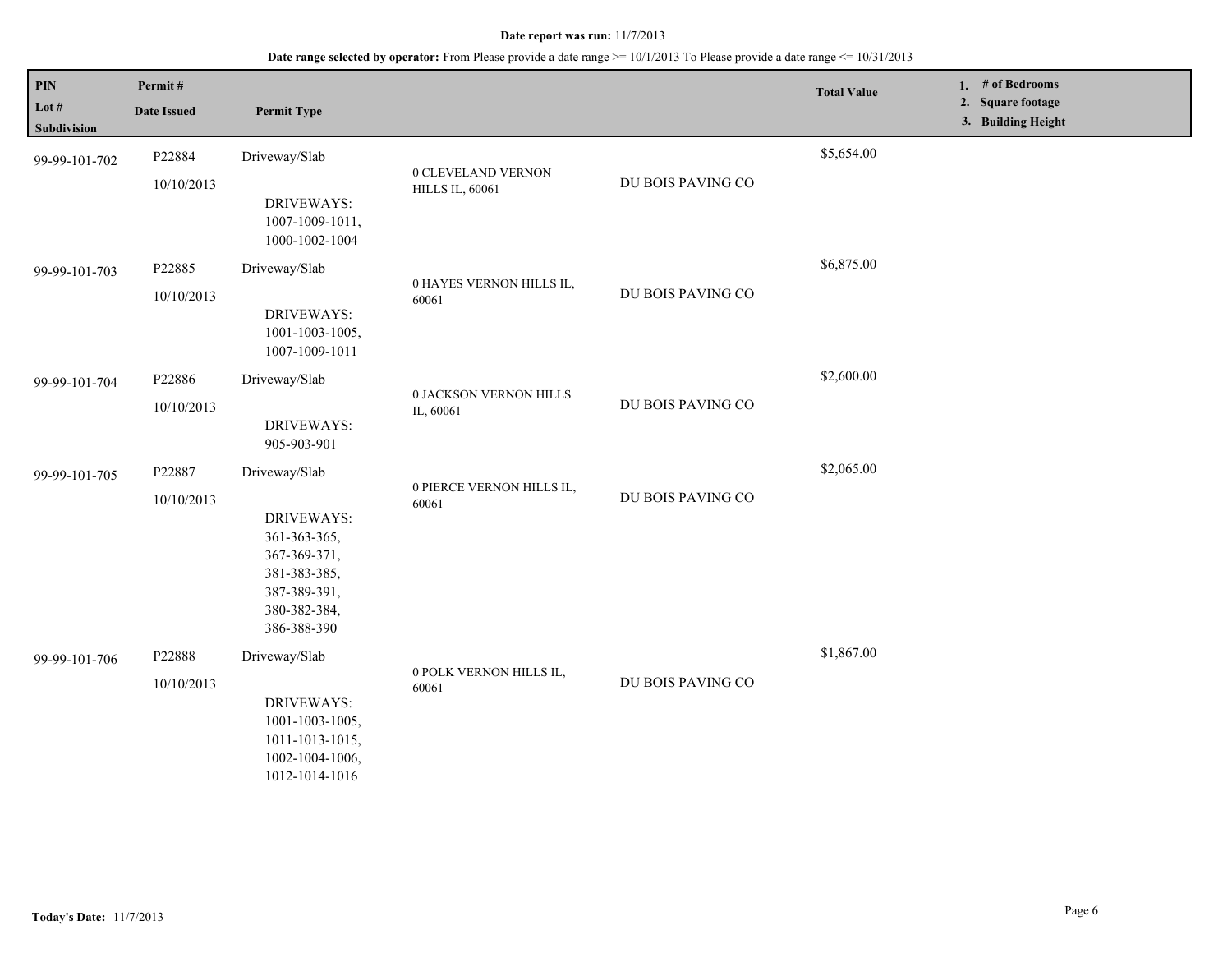| PIN<br>Lot #<br>Subdivision    | Permit#<br><b>Date Issued</b>                | <b>Permit Type</b>                                                                                                                                                                                               |                                                                         |                                        | <b>Total Value</b>        | 1. # of Bedrooms<br>2. Square footage<br>3. Building Height |
|--------------------------------|----------------------------------------------|------------------------------------------------------------------------------------------------------------------------------------------------------------------------------------------------------------------|-------------------------------------------------------------------------|----------------------------------------|---------------------------|-------------------------------------------------------------|
| 99-99-101-707<br>99-99-101-708 | P22889<br>10/10/2013<br>P22890<br>10/10/2013 | Driveway/Slab<br>DRIVEWAYS:<br>320-322-324,<br>326-328-330,<br>340-342-344.<br>346-348-350,<br>360-362-364,<br>366-368-370,<br>300-302-304,<br>306-308-310<br>Driveway/Slab                                      | 0 TAYLOR VERNON HILLS IL,<br>60061<br>0 TYLER VERNON HILLS IL,<br>60061 | DU BOIS PAVING CO<br>DU BOIS PAVING CO | \$27,450.00<br>\$6,737.00 |                                                             |
|                                |                                              | <b>DRIVEWAYS:</b><br>401-403-405,<br>411-413-415,<br>421-423-425,<br>431-433-435,<br>467-469-471,<br>477-479-481,<br>485-487-489,<br>495-497-499,<br>462-464-466,<br>472-474-476,<br>482-484-486,<br>490-492-494 |                                                                         |                                        |                           |                                                             |
| 99-99-991-163                  | P22894                                       | Water Heater                                                                                                                                                                                                     | 1291 N MAIDSTONE DR                                                     |                                        | \$2,450.00                |                                                             |
|                                | 10/11/2013                                   | <b>WATER HEAT</b>                                                                                                                                                                                                | VERNON HILLS IL, 60061                                                  | JOHN PAPPANO                           |                           |                                                             |
| 15-08-412-017                  | P22900<br>10/14/2013                         | Driveway/Slab<br>DRIVEWAY W/2'<br><b>EXTENSION</b>                                                                                                                                                               | 135 MONTCLAIR RD<br>VERNON HILLS IL, 60061                              | PATRICK J ROSSETT                      | \$2,890.00                |                                                             |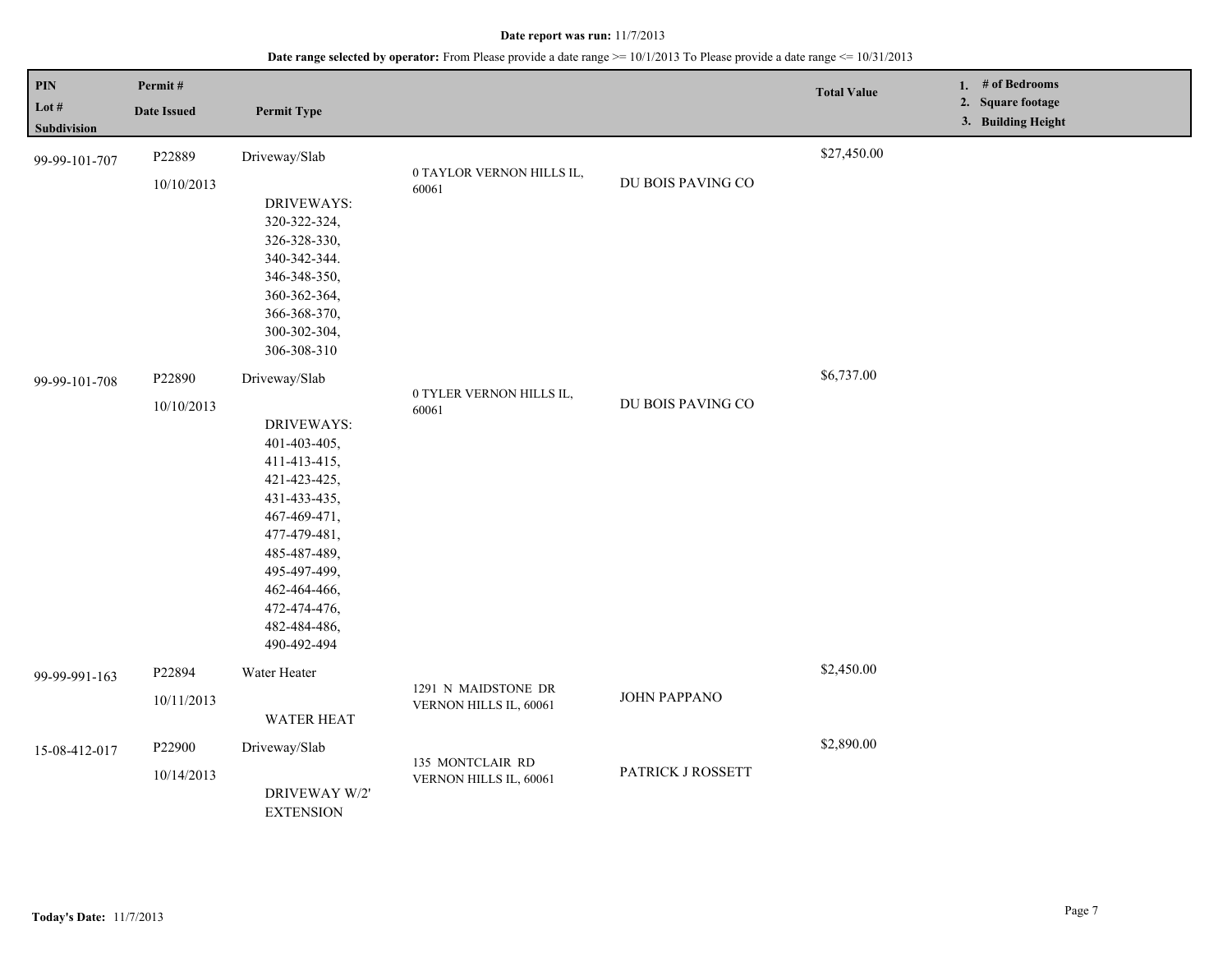| PIN                  | Permit#              |                                                                                               |                                                        |                                                        | <b>Total Value</b> | 1. # of Bedrooms                        |
|----------------------|----------------------|-----------------------------------------------------------------------------------------------|--------------------------------------------------------|--------------------------------------------------------|--------------------|-----------------------------------------|
| Lot #<br>Subdivision | <b>Date Issued</b>   | <b>Permit Type</b>                                                                            |                                                        |                                                        |                    | 2. Square footage<br>3. Building Height |
| 15-08-202-007        | P22901<br>10/15/2013 | Driveway/Slab<br>Sidewalk<br>DRIVEWAY,<br>SIDEWALK, FRONT<br>PORCH, 4 SQ OF                   | <b>36 MONTEREY DR VERNON</b><br><b>HILLS IL, 60061</b> | DAVID R RICE                                           | \$5,700.00         |                                         |
| 15-16-102-008        | P22903<br>10/15/2013 | PUBLIC WALK<br>Driveway/Slab<br><b>REPLACE</b><br>DRIVEWAY &<br>PRIVATE WALK<br><b>PAVERS</b> | 781 CREEK BEND DR<br>VERNON HILLS IL, 60061            | <b>TOTAL PAVING &amp; BRICK</b><br><b>SERVICES INC</b> | \$5,800.00         |                                         |
| 99-99-992-831        | P22906<br>10/16/2013 | Fence<br><b>FENCE</b>                                                                         | 269 W DANBURY DR<br>VERNON HILLS IL, 60061             | <b>CHRIS JANZEN</b>                                    | \$3,700.00         | 3. 6.00                                 |
| 15-05-405-055        | P22907<br>10/16/2013 | Water Heater<br><b>WATER HEATER</b>                                                           | 211 AUGUSTA DR VERNON<br><b>HILLS IL, 60061</b>        | <b>B. KIESGEN PLUMBING</b>                             | \$700.00           |                                         |
| 15-06-407-011        | P22909<br>10/16/2013 | Siding/Soffit/Fascia<br><b>SIDING</b>                                                         | 162 N FIORE PKWY<br>VERNON HILLS IL, 60061             | ROYAL CONSTRUCTION                                     | \$7,000.00         |                                         |
| 15-08-104-047        | P22910<br>10/16/2013 | Siding/Soffit/Fascia<br><b>SIDING</b>                                                         | 783 WILLIAMS WAY<br>VERNON HILLS IL, 60061             | ROYAL CONSTRUCTION                                     | \$6,000.00         |                                         |
| 15-08-106-043        | P22916<br>10/17/2013 | Re-Roofing<br><b>REROOF</b>                                                                   | 704 CHERRY VALLEY RD<br>VERNON HILLS IL, 60061         | M & G MASTER CONSTRUC                                  | \$4,500.00         |                                         |
| 15-07-208-019        | P22917<br>10/17/2013 | Furnace<br><b>FURNACE</b>                                                                     | 84 S ST. CLAIR LN VERNON<br><b>HILLS IL, 60061</b>     | JAY'S HVAC                                             | \$4,640.00         |                                         |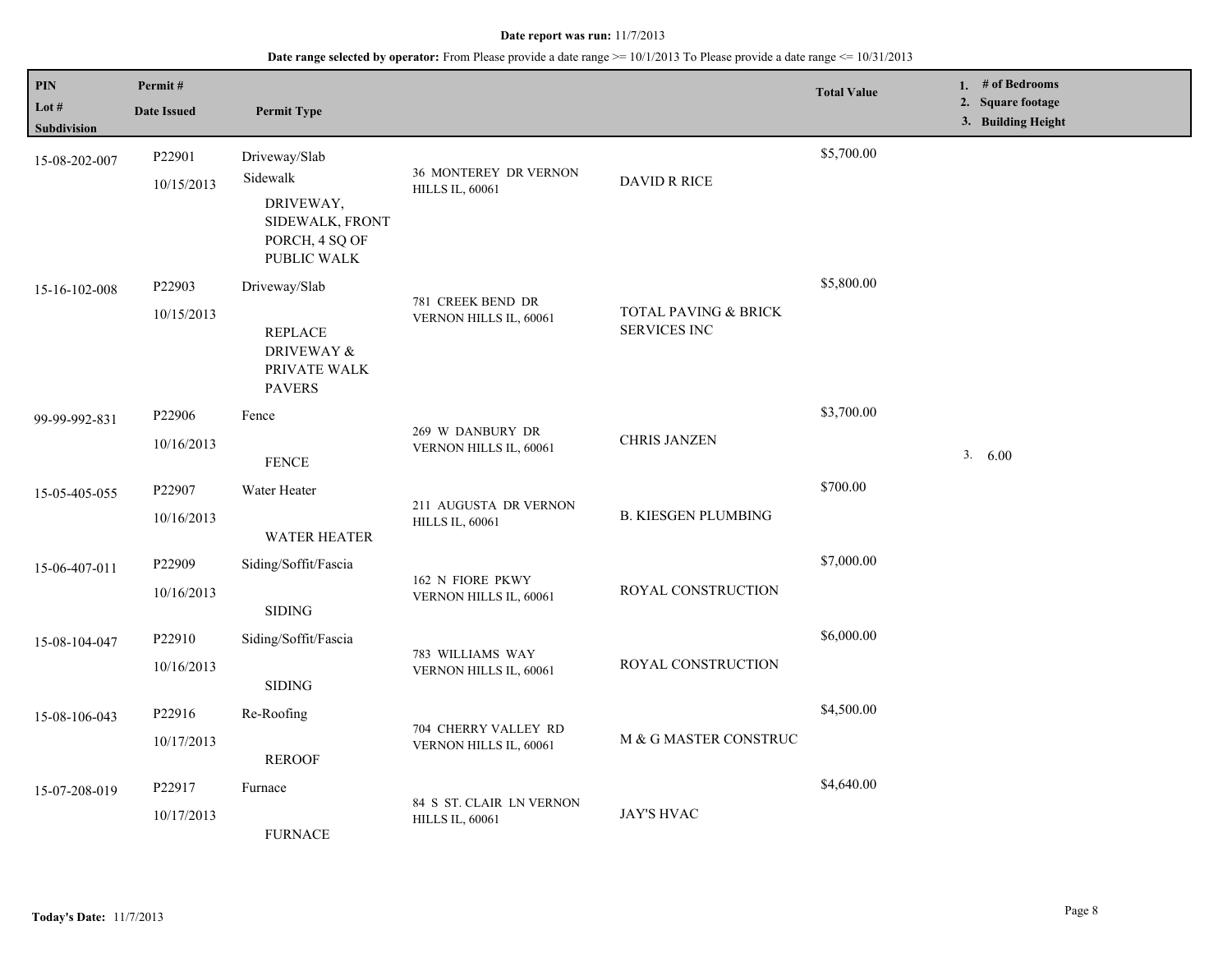### **Date range selected by operator:** From Please provide a date range >= 10/1/2013 To Please provide a date range <= 10/31/2013

| PIN<br>Lot $#$<br><b>Subdivision</b> | Permit#<br><b>Date Issued</b>    | <b>Permit Type</b>                                                                                         |                                                             |                                     | <b>Total Value</b> | 1. # of Bedrooms<br>2. Square footage<br>3. Building Height |
|--------------------------------------|----------------------------------|------------------------------------------------------------------------------------------------------------|-------------------------------------------------------------|-------------------------------------|--------------------|-------------------------------------------------------------|
| 15-08-108-052                        | P22919<br>10/18/2013             | Driveway/Slab<br><b>DRIVEWAY</b><br><b>REPLACEMENT</b>                                                     | 699 CHERRY VALLEY RD<br>VERNON HILLS IL, 60061              | <b>JANE IOFFE</b>                   | \$1,380.00         |                                                             |
| 99-99-993-641                        | P <sub>22920</sub><br>10/18/2013 | Misc. Residential<br><b>BASEMENT: FULL</b><br><b>BATH + WET BAR:</b><br><b>4 FIXTURES</b>                  | 331 W CONGRESSIONAL CT<br>VERNON HILLS IL, 60061            | <b>ANTHONY BEDELL</b>               | \$40,000.00        |                                                             |
| 99-99-993-516                        | P22921<br>10/18/2013             | Misc. Residential<br><b>BASEMENT: FULL</b><br><b>BATH: 3 FIXTURES</b><br>$+$ BAR SINK: 4<br>TOTAL FIXTURES | 321 E LASALLE ST VERNON<br><b>HILLS IL, 60061</b>           | RYAN MILLER                         | \$38,675.00        |                                                             |
| 15-08-114-015                        | P22922<br>10/18/2013             | Siding/Soffit/Fascia<br><b>SIDING</b>                                                                      | 782 WILLIAMS WAY<br>VERNON HILLS IL, 60061                  | ROYAL CONSTRUCTION                  | \$6,000.00         |                                                             |
| 99-99-995-495                        | P22923<br>10/18/2013             | Certificate of Occupancy<br>CERT OF OCC -<br>NEW OWNERS                                                    | MCDONALD'S<br>909 HAWTHORN CENTER<br>VERNON HILLS IL, 60061 | MCESSY INVESTMENT<br><b>COMPANY</b> |                    |                                                             |
| 15-04-101-011                        | P22926<br>10/21/2013             | Furnace<br>Air<br><b>FURNACE AND A/C</b>                                                                   | 505 EXETER PL VERNON<br><b>HILLS IL, 60061</b>              | FREDERICK C BARRETT                 | \$10,800.00        |                                                             |
| 15-06-413-010                        | P22927<br>10/21/2013             | Private Sidewalk<br><b>EXTEND FRONT</b><br><b>WALKWAY NEXT</b><br>TO DRIVEWAY                              | 146 N ROYAL OAK DR<br>VERNON HILLS IL, 60061                | ARCHITERRA INC.                     | \$2,500.00         |                                                             |

L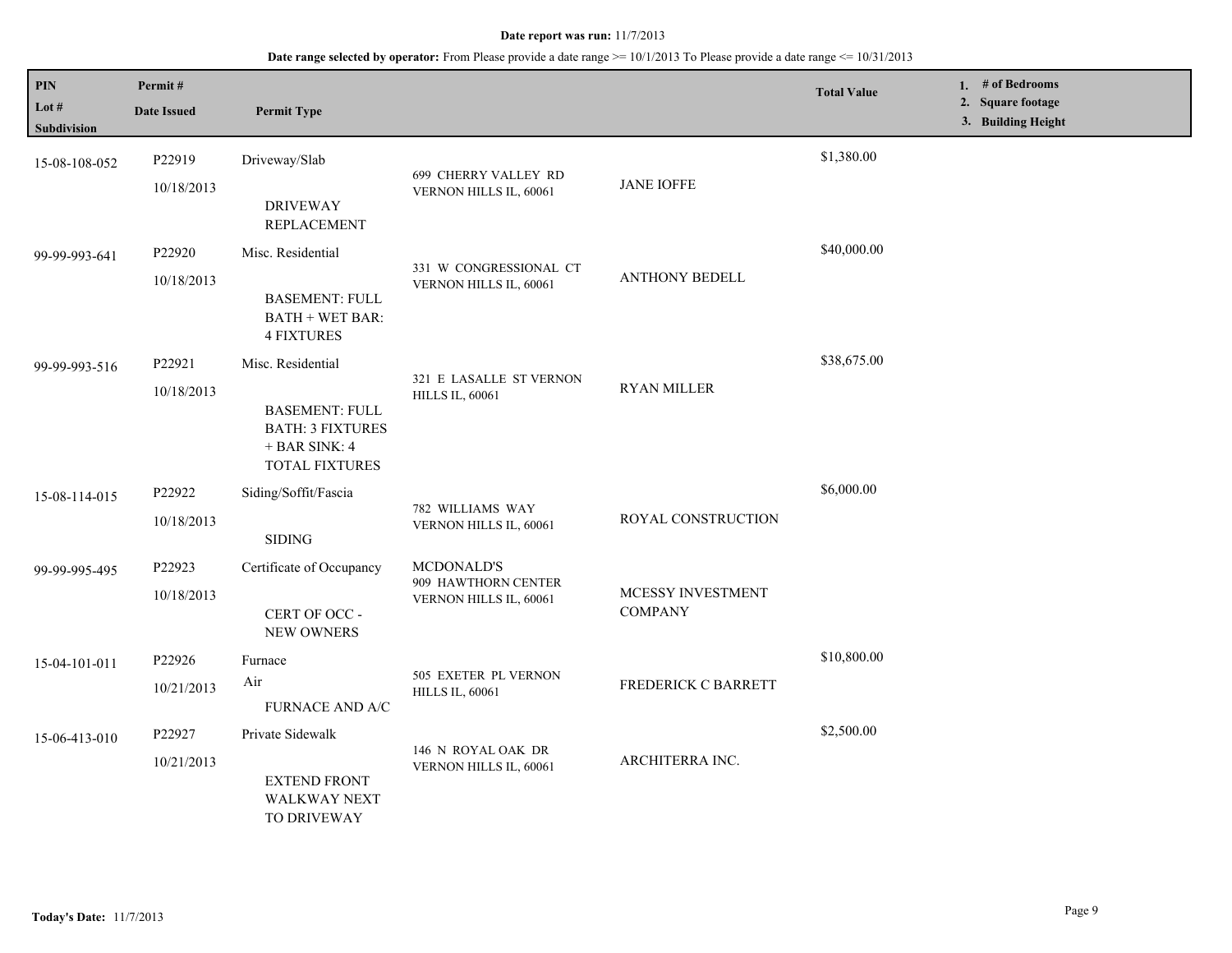| <b>PIN</b><br>Lot $#$<br>Subdivision            | Permit#<br><b>Date Issued</b> | <b>Permit Type</b>                  |                                                         |                                                                         | <b>Total Value</b> | 1. # of Bedrooms<br>2. Square footage<br>3. Building Height |
|-------------------------------------------------|-------------------------------|-------------------------------------|---------------------------------------------------------|-------------------------------------------------------------------------|--------------------|-------------------------------------------------------------|
| 99-99-996-514                                   | P22929<br>10/21/2013          | Water Heater<br><b>WATER HEATER</b> | 17 WILDWOOD CT VERNON<br><b>HILLS IL, 60061</b>         | PETER MANKIVSKY                                                         | \$355.00           |                                                             |
| 99-99-995-125                                   | P22930<br>10/21/2013          | Furnace<br>Air<br>FURNACE $\&$ A/C  | 72 E DEPOT ST VERNON<br><b>HILLS IL, 60061</b>          | <b>TIMOTHY KELLER</b>                                                   | \$11,000.00        |                                                             |
| 11-32-203-010                                   | P22932<br>10/22/2013          | Re-Roofing<br><b>REROOF</b>         | 1106 REVERE PL VERNON<br><b>HILLS IL, 60061</b>         | <b>LAWRENCE A HELLER</b>                                                | \$3,000.00         |                                                             |
| 99-99-991-977                                   | P22935<br>10/22/2013          | Re-Roofing<br><b>REROOF</b>         | 200 E RANNEY AV VERNON<br><b>HILLS IL, 60061</b>        | TOTAL CONSTRUCTION<br><b>CONCEPTS (UNLTD)</b>                           | \$13,565.00        |                                                             |
| 99-99-996-727<br>48<br><b>GREGG'S LANDING48</b> | P22936<br>10/22/2013          | Re-Roofing<br><b>RE-ROOF</b>        | 1864 N OLYMPIC DR<br>VERNON HILLS IL, 60061             | $\mathbf{A}$<br>48<br><b>AMERICAN BUILDING</b><br>CONTRACTORS INC-UNLIM | \$12,131.00        |                                                             |
| 99-99-992-098                                   | P22937<br>10/22/2013          | Re-Roofing<br><b>REROOF</b>         | 2048 N INVERNESS DR<br>VERNON HILLS IL, 60061           | AMERICAN BUILDING<br>CONTRACTORS INC-UNLIM                              | \$12,016.00        |                                                             |
| 99-99-991-036                                   | P22938<br>10/22/2013          | Furnace<br><b>FURNACE</b>           | 1243 REGENCY CT VERNON<br><b>HILLS IL, 60061</b>        | WILLIAM ARKO                                                            | \$3,266.00         |                                                             |
| 15-09-101-010                                   | P22939<br>10/22/2013          | Fence<br><b>FENCE</b>               | <b>102 DEERPATH DR VERNON</b><br><b>HILLS IL, 60061</b> | ALLIED FENCE CORP.                                                      | \$1,350.00         | 3.<br>4.00                                                  |
| 15-08-407-025                                   | P22940<br>10/23/2013          | Driveway/Slab<br><b>DRIVEWAY</b>    | <b>1 SUSSEX CIR VERNON</b><br><b>HILLS IL, 60061</b>    | FORTIS CONCRETE CO                                                      | \$3,285.00         |                                                             |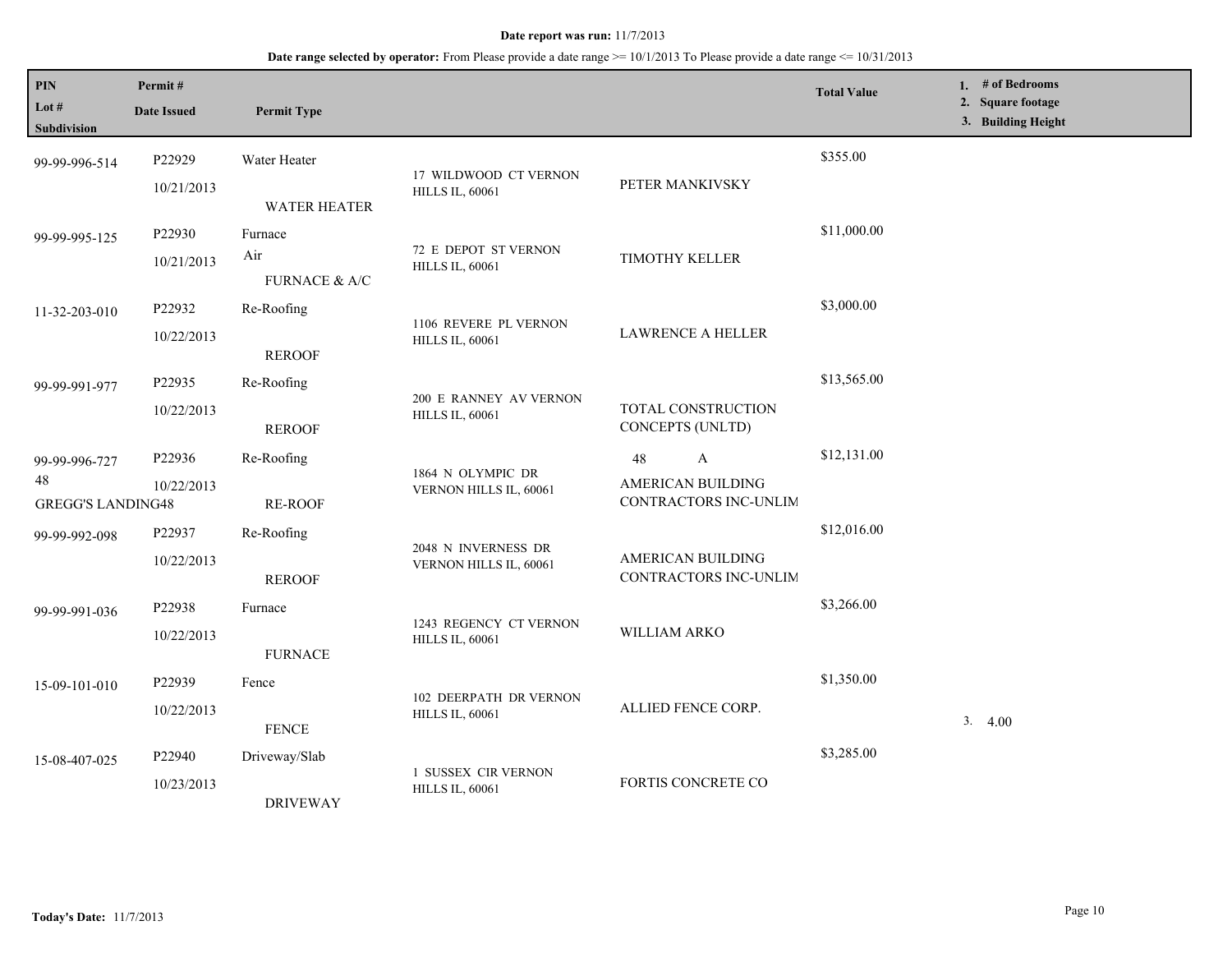### **Date range selected by operator:** From Please provide a date range >= 10/1/2013 To Please provide a date range <= 10/31/2013

| PIN<br>Lot #<br>Subdivision                          | Permit#<br><b>Date Issued</b> | <b>Permit Type</b>                                                                                                          |                                                  |                                                                    | <b>Total Value</b> | 1. # of Bedrooms<br>2. Square footage<br>3. Building Height |
|------------------------------------------------------|-------------------------------|-----------------------------------------------------------------------------------------------------------------------------|--------------------------------------------------|--------------------------------------------------------------------|--------------------|-------------------------------------------------------------|
| 99-99-101-606<br>LOT <sub>48</sub><br>POD 18, LOT 48 | P22944<br>10/24/2013          | Lawn Sprinklers<br><b>LAWN</b>                                                                                              | 219 JUSTIN'S VERNON HILLS<br>IL, 60061           | LOT <sub>48</sub><br>- 18<br>AMERICAN NATIONAL<br><b>SPRINKLER</b> | \$4,285.00         |                                                             |
|                                                      |                               | <b>IRRIGATION</b>                                                                                                           |                                                  |                                                                    |                    |                                                             |
| 15-06-409-017                                        | P <sub>22945</sub>            | Siding/Soffit/Fascia                                                                                                        | 169 N FIORE PKWY                                 |                                                                    | \$6,000.00         |                                                             |
|                                                      | 10/24/2013                    | $\operatorname{SIDING}$                                                                                                     | VERNON HILLS IL, 60061                           | ROYAL CONSTRUCTION                                                 |                    |                                                             |
| 11-32-411-045                                        | P22947                        | Misc. Residential                                                                                                           | 1005 STOCKTON CT<br>VERNON HILLS IL, 60061       |                                                                    | \$1,500.00         |                                                             |
|                                                      | 10/24/2013                    | HANDICAP RAMP                                                                                                               |                                                  | <b>GERALD NISKANEN</b>                                             |                    |                                                             |
| 15-06-405-021                                        | P22948<br>10/24/2013          | Deck<br><b>DECK (REMOVE</b><br>ABOVE GROUND<br>IN-DECK POOL<br>AND FILL IN<br>DECK)<br><b>DISCONNECT</b><br><b>ELECTRIC</b> | 271 N HUNTER CT VERNON<br><b>HILLS IL, 60061</b> | DR. HANDYMAN, INC.                                                 | \$2,500.00         |                                                             |
| 15-04-313-003                                        | P22949                        | Siding/Soffit/Fascia                                                                                                        | 9 ST. IVES LN VERNON                             |                                                                    | \$24,163.00        |                                                             |
|                                                      | 10/24/2013                    | <b>SIDING</b>                                                                                                               | <b>HILLS IL, 60061</b>                           | <b>LANDMARK EXTERIORS</b>                                          |                    |                                                             |
| 99-99-991-599                                        | P22953                        | Furnace                                                                                                                     | 1588 N CYPRESS POINTE DR                         |                                                                    | \$2,513.00         |                                                             |
|                                                      | 10/25/2013                    | <b>FURNACE</b>                                                                                                              | VERNON HILLS IL, 60061                           | ROBINSON HEATING & COO                                             |                    |                                                             |
| 15-08-412-002                                        | P22956                        | Furnace                                                                                                                     |                                                  |                                                                    | \$11,000.00        |                                                             |
|                                                      | 10/28/2013                    | Air<br>FURNACE AND A/C<br>(RELOCATE<br><b>CONDENSOR</b><br><b>APPROVED BY</b><br>MAT)                                       | 123 MONTCLAIR RD<br>VERNON HILLS IL, 60061       | ALLIED AIR CONDITIONING<br><b>HEATING</b>                          |                    |                                                             |

L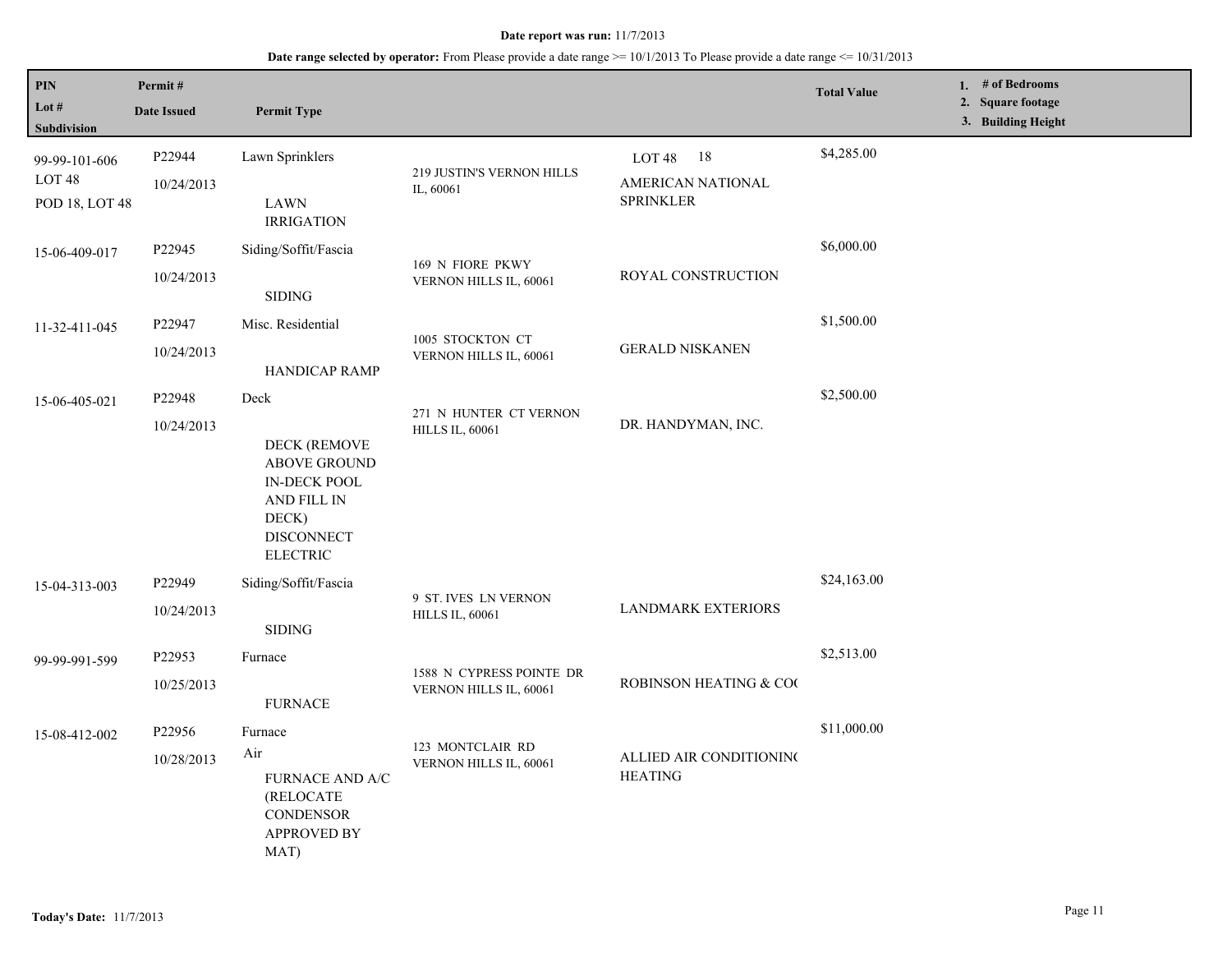| $\mathbf{PIN}$<br>Lot #<br>Subdivision | Permit#<br><b>Date Issued</b> | <b>Permit Type</b>                                                 |                                                    |                                         | <b>Total Value</b> | 1. $#$ of Bedrooms<br>2. Square footage<br>3. Building Height |
|----------------------------------------|-------------------------------|--------------------------------------------------------------------|----------------------------------------------------|-----------------------------------------|--------------------|---------------------------------------------------------------|
| 15-06-410-013                          | P22960<br>10/28/2013          | Fence<br>${\tt FENCE}$                                             | 858 BELLE ISLE LN VERNON<br><b>HILLS IL, 60061</b> | ERICK JACOBAZZI                         | \$800.00           | 3.4.00                                                        |
| 99-99-992-151                          | P22962<br>10/28/2013          | Water Heater<br><b>WATER HEATER</b>                                | 2060 N INVERNESS DR<br>VERNON HILLS IL, 60061      | <b>BRUCE REUBEN</b>                     | \$499.00           |                                                               |
| 99-99-992-771                          | P22963<br>10/28/2013          | Furnace<br><b>FURNACE</b>                                          | 254 RUSSET WAY VERNON<br><b>HILLS IL, 60061</b>    | <b>ENVY HOME SERVICES</b>               | \$2,823.00         |                                                               |
| 99-00-000-141                          | P22964<br>10/28/2013          | Re-Roofing<br>Siding<br><b>RE-ROOF AND</b><br><b>SIDING</b>        | 31 W ROUTE 45 VERNON<br><b>HILLS IL, 60061</b>     | THOMAS LENZ                             | \$7,200.00         |                                                               |
| 15-04-101-042                          | P22966<br>10/29/2013          | Furnace<br><b>FURNACE</b>                                          | 415 LARCHMONT LN<br>VERNON HILLS IL, 60061         | PRO TEMP OF ILLINOIS, INC               | \$3,125.00         |                                                               |
| 99-99-101-591<br>POD 18, LOT 29        | P22969<br>10/29/2013          | 1 & 2 Family New<br>LOT 29, NEW 4,346<br>SQ FT S.F.; 4 BR, 4       | 1622 LAKE CHARLES<br>VERNON HILLS IL, 60061        | FIDELITY BUILDERS                       | \$450,000.00       | 1.4.0<br>2. $4,346.00$                                        |
| 15-08-202-048                          | P22973<br>10/29/2013          | <b>BTH</b><br>Patio<br>PATIO W/SEAT<br>WALL AND FIRE<br>PIT        | 153 MIDWAY LN VERNON<br><b>HILLS IL, 60061</b>     | MATTHEW SMERGE                          | \$8,000.00         |                                                               |
| 15-04-101-028                          | P22978<br>10/31/2013          | Sewer Repair<br>SEWER REPAIR,<br><b>FRONT RIGHT</b><br><b>SIDE</b> | 10 WARRINGTON RD<br>VERNON HILLS IL, 60061         | ABC PLUMBING, HEATING<br><b>COOLING</b> | \$5,500.00         |                                                               |